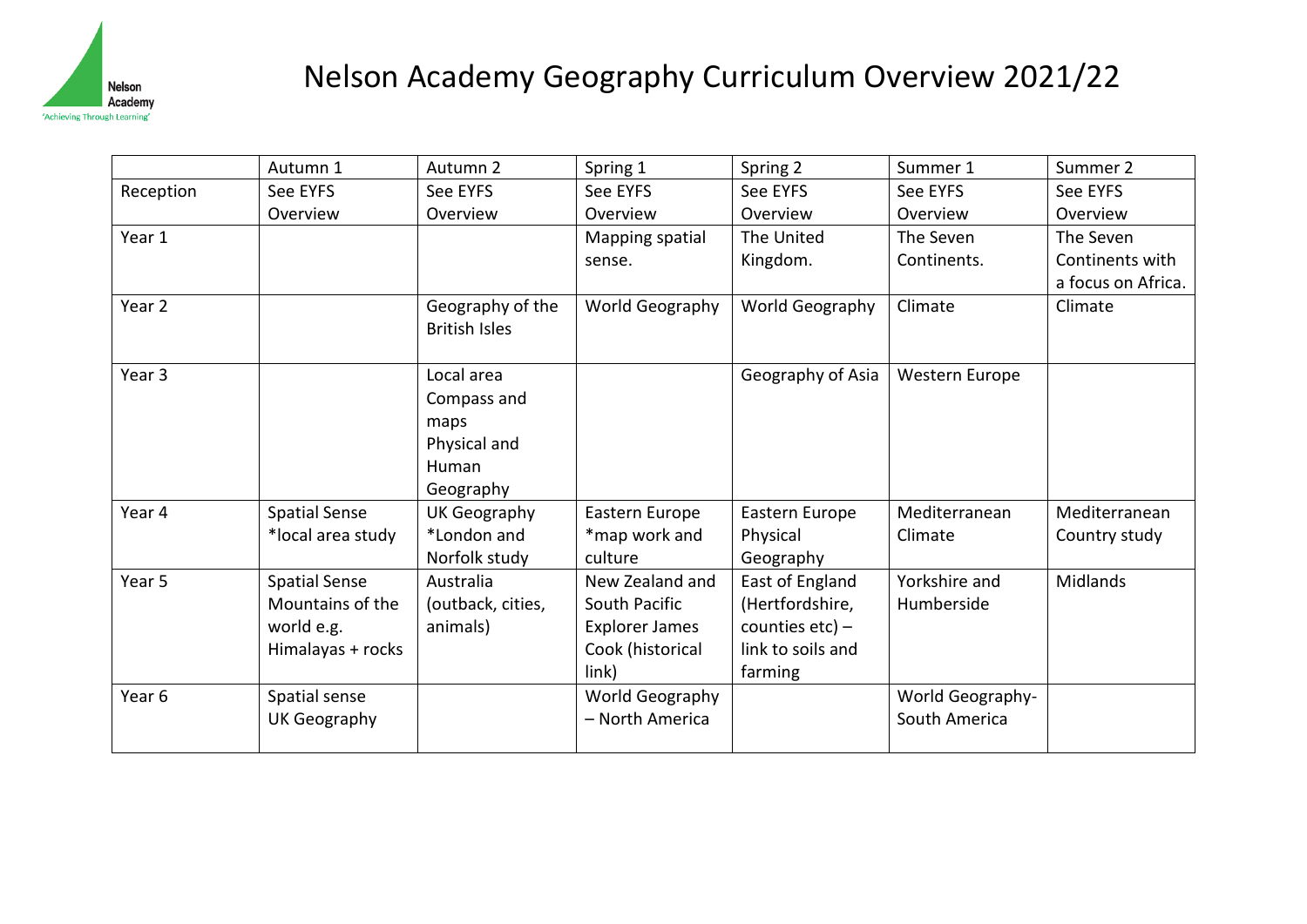

## Nelson Academy Geography Curriculum Overview 2021/22

| Know that an aerial view means to look at something from<br>Confidently name and use a wide range of maps and explain<br>above.<br>purposes.<br>Know that maps tell us the location and show us information<br>Use compass points, grid references, scale and symbols to<br>of different places.<br>describe and locate places on a map.<br>Be able to identify and describe locations on a globe or world<br>Identify hemispheres, lines of longitude and latitude and<br>world time zones.<br>map.<br>Understand compass points and use a compass to show<br>Understand and describe different types of settlements and<br>direction.<br>trade.<br>Recognise and locate physical and human features of the<br>Understand population concepts of dense or sparse.<br>local area.<br>Know different parts and stages of a river and name rivers of<br>Understand what makes a good map and use a map to plan a<br>the world.<br>Compare and contrast climate, land and key features of<br>route. | By the end of Key Stage 1, pupils will:                    | By the end of Key Stage 2, pupils will: |  |  |
|--------------------------------------------------------------------------------------------------------------------------------------------------------------------------------------------------------------------------------------------------------------------------------------------------------------------------------------------------------------------------------------------------------------------------------------------------------------------------------------------------------------------------------------------------------------------------------------------------------------------------------------------------------------------------------------------------------------------------------------------------------------------------------------------------------------------------------------------------------------------------------------------------------------------------------------------------------------------------------------------------|------------------------------------------------------------|-----------------------------------------|--|--|
| Name key features of mountain ranges around the world.<br>oceans.<br>Understand that the United Kingdom is a union of four<br>Understand history of the formation of continents, countries<br>and cities across the globe.<br>countries.<br>Develop further knowledge of human and physical<br>Recognise the countries in the British Isles.<br>Use maps confidently.<br>geography.<br>Use a wide range of geographical terms.<br>Expand and develop use of geographical terms.                                                                                                                                                                                                                                                                                                                                                                                                                                                                                                                  | Name and recognise the seven continents of the world and 5 | places in Britain and the wider world.  |  |  |
|                                                                                                                                                                                                                                                                                                                                                                                                                                                                                                                                                                                                                                                                                                                                                                                                                                                                                                                                                                                                  |                                                            |                                         |  |  |